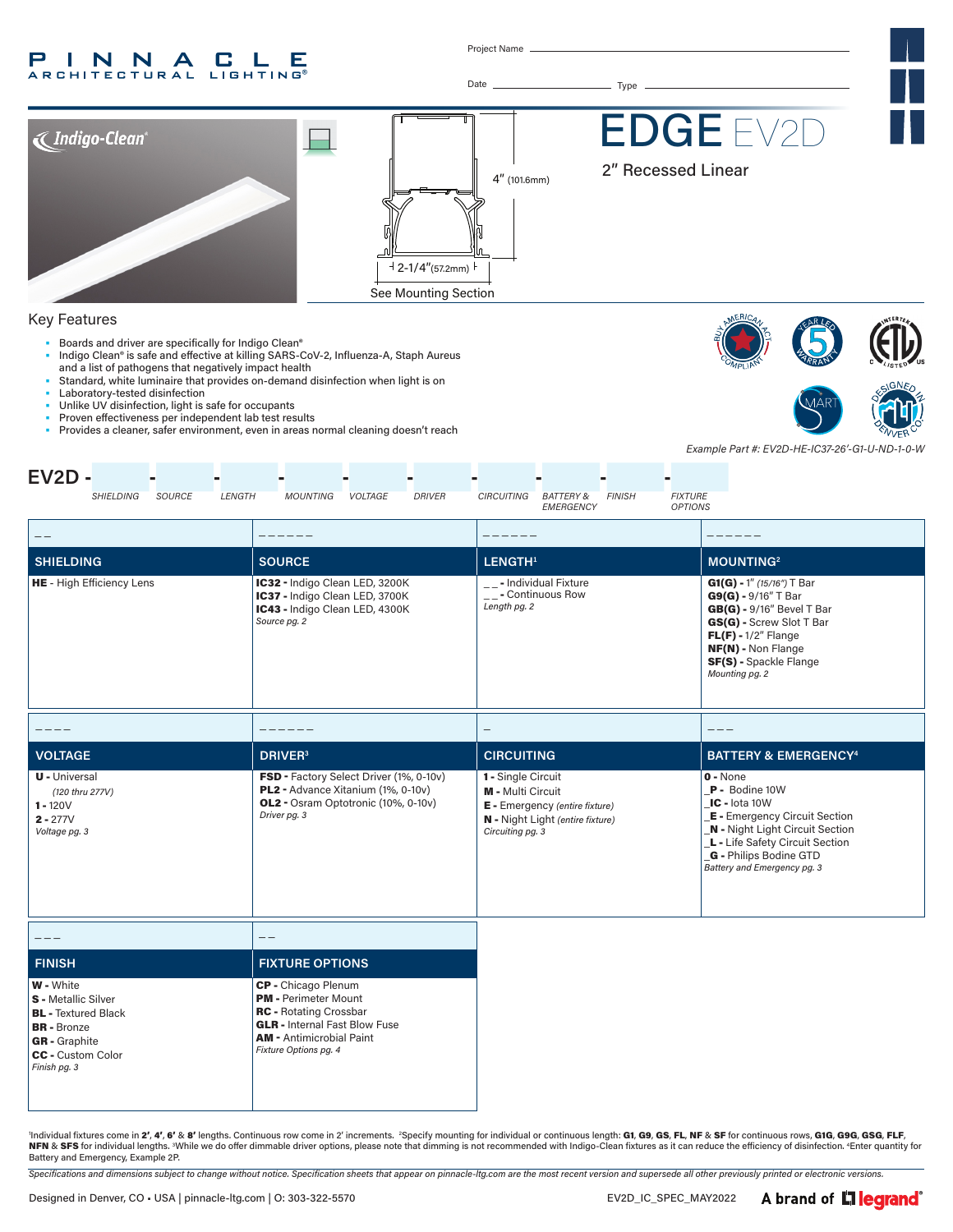EDGE EV2D Recessed Linear

## Source

• 80 CRI = R9≥19

| <b>Indigo Clean LED</b> |       |                  |                                                                      |       |  |
|-------------------------|-------|------------------|----------------------------------------------------------------------|-------|--|
|                         | Color | Watt<br>per foot | Shielding<br><b>HE</b><br><b>High Efficiency</b><br>Lumens/ft<br>LPW |       |  |
| <b>IC32</b>             | 3200K | 9.8              | 957                                                                  | 97.7  |  |
| <b>IC37</b>             | 3700K | 9.8              | 982                                                                  | 100.2 |  |
| <b>IC43</b>             | 4300K | 9.8              | 1005                                                                 | 102.6 |  |

## Length

- All individual units cannot be joined, end trims are factory installed and cannot be removed
- Continuous Rows are made up of even and odd length fixtures; designed to fall on-grid
- Individual fixtures come in 2', 4', 6' & 8' lengths. Continuous rows come in 2' increments.

| $\mathbf{2}$                    |                | 6              |                | $\qquad \qquad \blacksquare$                               |
|---------------------------------|----------------|----------------|----------------|------------------------------------------------------------|
| Indiv. Fixture<br>23''(584.2mm) | Indiv. Fixture | Indiv. Fixture | Indiv. Fixture | Cont. Run<br>Continuous runs available<br>in 2' increments |
|                                 | 47" (1193.8mm) |                |                |                                                            |
|                                 |                | 71" (1803.4mm) |                |                                                            |
|                                 |                |                | 95" (2413mm)   |                                                            |
|                                 |                |                |                | Specify in 2' increments                                   |

## Mounting

- Individual Units, specify G\_G, FLF, SFS, NFN
- Continuous Units, specify G\_, FL, SF, NF
- Grid retention brackets integral to housing and require mechanical attachment
- Each housing contains 4 grid retention brackets
- Tie off fixture to structure with retention wires<br>• Approved for dry/damp location unless othery
- Individual units cannot be joined, end trims are factory installed and cannot be removed • Designed to install into acoustical grid and inaccessible ceilings
- Approved for dry/damp location unless otherwise noted

| <b>G1G</b> Individual Unit                                 | G9G                                                                                                                                                                | <b>GBG</b>                                                                                                                                                                                | GSG                                                                                                                                                                                  | <b>FLF</b>                                                                               | <b>NFN</b>                                                             | <b>SFS</b>                                                                  |
|------------------------------------------------------------|--------------------------------------------------------------------------------------------------------------------------------------------------------------------|-------------------------------------------------------------------------------------------------------------------------------------------------------------------------------------------|--------------------------------------------------------------------------------------------------------------------------------------------------------------------------------------|------------------------------------------------------------------------------------------|------------------------------------------------------------------------|-----------------------------------------------------------------------------|
| <b>G1</b> Continuous Run or Pattern                        | G <sub>9</sub>                                                                                                                                                     | <b>GB</b>                                                                                                                                                                                 | <b>GS</b>                                                                                                                                                                            | FL.                                                                                      | <b>NF</b>                                                              | <b>SF</b>                                                                   |
| 1" (15/16") T-Bar<br>Flange to Flange:<br>3-1/16" (77.8mm) | 9/16" T-Bar<br>For tegular tile instal-<br>lations, fixture position<br>will not be flush to the<br>bottom of the tile<br>Flange to Flange:<br>$3-1/16''$ (77.8mm) | 9/16" T-Bar<br>Rail has bevel edge<br>details. For tegular tile<br>installations, fixture<br>position will be flush to<br>the bottom of the tile<br>Flange to Flange:<br>3-1/16" (77.8mm) | Screw Slot & 9/16" T-Bar<br>For 9/16" installations<br>with tegular tile, fixture<br>position will be flush to<br>the bottom of the tile<br>Flange to Flange:<br>$3-1/16''$ (77.8mm) | Exposed Standard 1/2"<br><b>Flange Detail</b><br>Flange to Flange:<br>$3-3/8''$ (85.7mm) | <b>Metal Pan or Millwork</b><br>Flange to Flange:<br>2-11/16" (68.2mm) | Drywall,<br><b>Flangeless Detail</b><br>Flange to Flange:<br>4-1/4" (108mm) |
| یک و لات وی و                                              | バイディック                                                                                                                                                             | スポンパ                                                                                                                                                                                      | $1 - 1 - 1$                                                                                                                                                                          |                                                                                          |                                                                        |                                                                             |
| <b>Standard Tile</b>                                       | <b>Standard Tile</b>                                                                                                                                               | <b>Tegular Tile</b>                                                                                                                                                                       | <b>Tegular Tile</b>                                                                                                                                                                  | <b>RC</b>                                                                                | <b>PM</b>                                                              |                                                                             |
| アルト<br><b>Tegular Tile</b>                                 | いいく<br>$\sim$<br><b>Tegular Tile</b>                                                                                                                               |                                                                                                                                                                                           | $\sim$<br><b>Tegular Tile</b>                                                                                                                                                        | <b>Optional Rotating Crossbar</b>                                                        |                                                                        | <b>Optional Perimeter Mounting</b><br>Includes bracket and wall rail        |

*Specifications and dimensions subject to change without notice. Specification sheets that appear on pinnacle-ltg.com are the most recent version and supersede all other previously printed or electronic versions.* Designed in Denver, CO • USA | pinnacle-ltg.com | O: 303-322-5570 F: 303-322-5568

EV2D\_LED\_SPEC\_MAY2022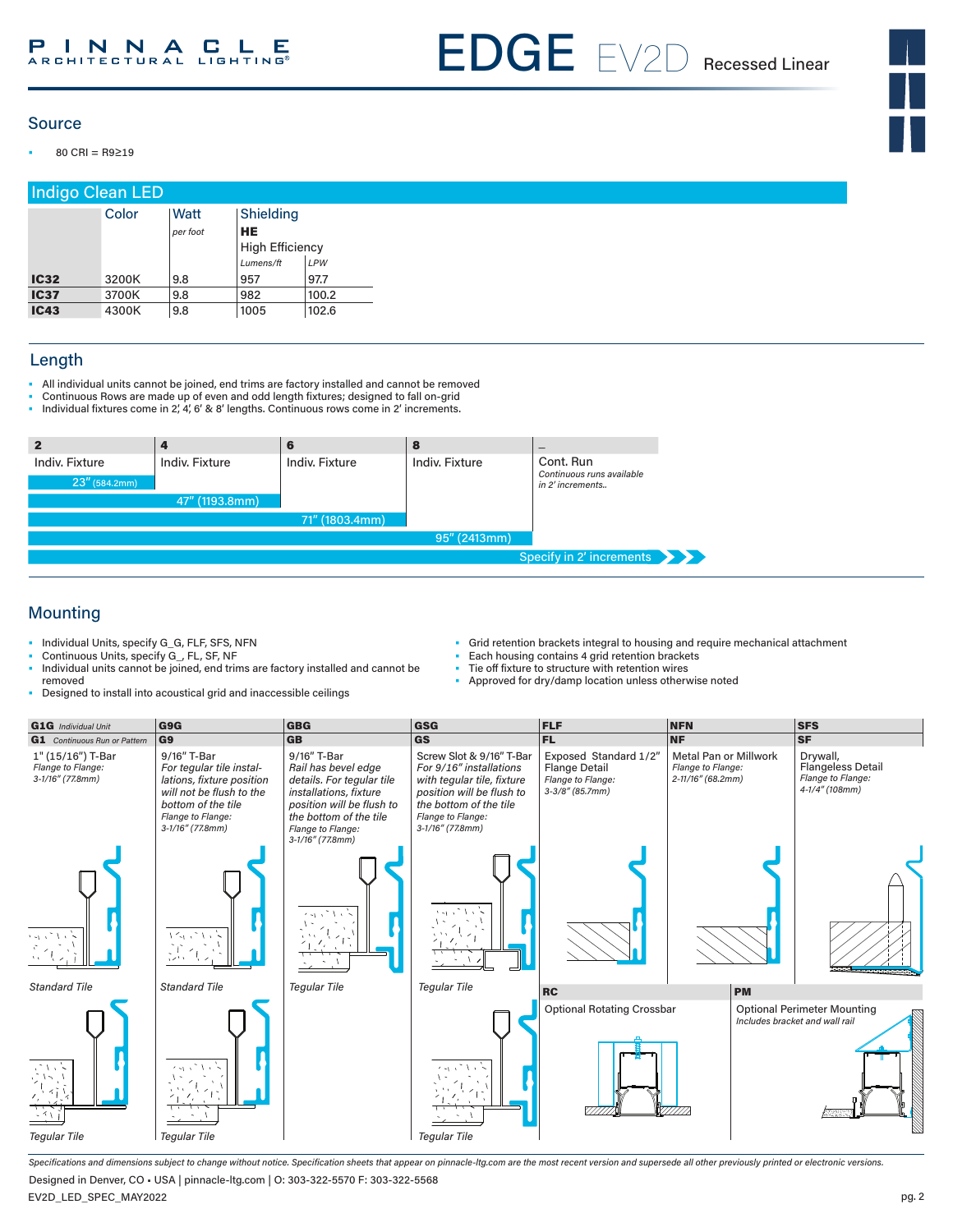

• Some EV2D configurations will not accommodate all voltage options; consult with factory

|   | Universal |
|---|-----------|
|   | 120 volt  |
| ÷ | 277 volt  |

- Driver Lifetime: 50,000 hours at 25°C ambient operating conditions
- For more Driver options, see Pinnacle Resource Guide
- Some EV2D configurations will not accommodate all driver options; consult with factory

| 0-10V Drivers   |                                 |
|-----------------|---------------------------------|
| <b>FSD</b>      | Factory Select Driver 1%, 0-10v |
| PL <sub>2</sub> | Advance Xitanium 1%, 0-10v      |
| OL <sub>2</sub> | Osram Optotronic, 1%, 0-10v     |

## How to Specify Circuiting, Battery and Emergency

- Select fixture circuiting from options below
- Some EV2D configurations will not accommodate all circuiting options, consult with factory

## **Circuiting**

|          | Single Circuit                                                                                                                                                                                           |  |
|----------|----------------------------------------------------------------------------------------------------------------------------------------------------------------------------------------------------------|--|
|          | Multi Circuit (Not available with controls)                                                                                                                                                              |  |
|          | Emergency Circuit only (uses nIO EZ PH ER with NLIGHT)                                                                                                                                                   |  |
|          | Night Light Circuit only                                                                                                                                                                                 |  |
| $2$ $ 3$ | • Battery and emergency section options are available in additional<br>• Select battery and emergency section options below; factory s<br>• Some EV2D configurations will not accommodate all circuiting |  |

**3** • Battery and emergency section options are available in addition to fixture circuit<br> **3** • Select battery and emergency section options below; factory shop drawing requ

Select battery and emergency section options below; factory shop drawing required Some EV2D configurations will not accommodate all circuiting options, consult with factory

## **Battery and/or Emergency** *If Required*

0 No battery or specific emergency section required

## **Battery**

- Select battery section type if required, indicate total QTY*. Example 2P*
- 90 minute battery runtime; test button location dependant on configuration, consult factory
- No battery option available for 2' & 3' lengths
- Entire fixture is on battery for lengths up to 5'
- Half of fixture is on battery for 6' or 8' housing lengths
- For more battery options available, see Pinnacle Resource Guide

| $\mathbf 0$ | No Battery                                |
|-------------|-------------------------------------------|
| <b>ILL</b>  | lota 10w Integral Lithium, Self Testing   |
| PLL         | Bodine 10w Integral Lithium, Self Testing |

## **Emergency**

- Select emergency section type if required, indicate total QTY. *Example 1E*
- Combine battery and emergency section ordering codes if both options are selected

| <b>FSG</b>   | Factory Select ALCR, Automatic Load Control Relay                 |
|--------------|-------------------------------------------------------------------|
| GI           | lota ETS DR, Emergency Lighting Control Device                    |
| $G$ B        | Bodine GTD, Emergency Lighting Control Device                     |
| LE.          | Emergency circuit section (NLIGHT ONLY full housing not sections) |
| $\mathbf{N}$ | Night Light circuit section                                       |
|              | Life Safety circuit section NO THROUGH WIRE                       |

### Battery OR Emergency Ordering Examples

- Single circuit, 10w Integral Battery **Ordering Code: 1-1P** • Emergency only, 10w Integral Battery Ordering Code: E-1P
- Single circuit, GTD required Condering Code: 1-1G
	-

For Approximate Battery Lumen Output • Multiply battery wattage X fixture LPW shown on Lumen Table  $\text{-}$  92.3 (LPW) x 10 (watts) = 923 battery lumen output

Combination Section Ordering Examples • Single circuit, (1) 10w battery, (1) emergency section Ordering Code: 1-1P1E • Multi circuit, (2) 10w battery, (2) emergency sections Ordering Code: M-2P2E • Single circuit, (1) night light section **Ordering Code: 1-1N** 

## Finish

- Standard powder-coat textured white, metallic silver, textured black, graphite or bronze painted finish; consult factory for chip of standard paint finishes
- Selecting a fixture finish other than white may impact lumen output; consult factory for more information

| W                        | White                  |
|--------------------------|------------------------|
| S                        | <b>Metallic Silver</b> |
| $rac{BL}{GR}$            | <b>Textured Black</b>  |
|                          | Graphite               |
| $\overline{\mathbf{BR}}$ | <b>Bronze</b>          |
| $\frac{1}{1}$            | <b>Custom Color</b>    |

*Specifications and dimensions subject to change without notice. Specification sheets that appear on pinnacle-ltg.com are the most recent version and supersede all other previously printed or electronic versions.*

Designed in Denver, CO • USA | pinnacle-ltg.com | O: 303-322-5570 F: 303-322-5568